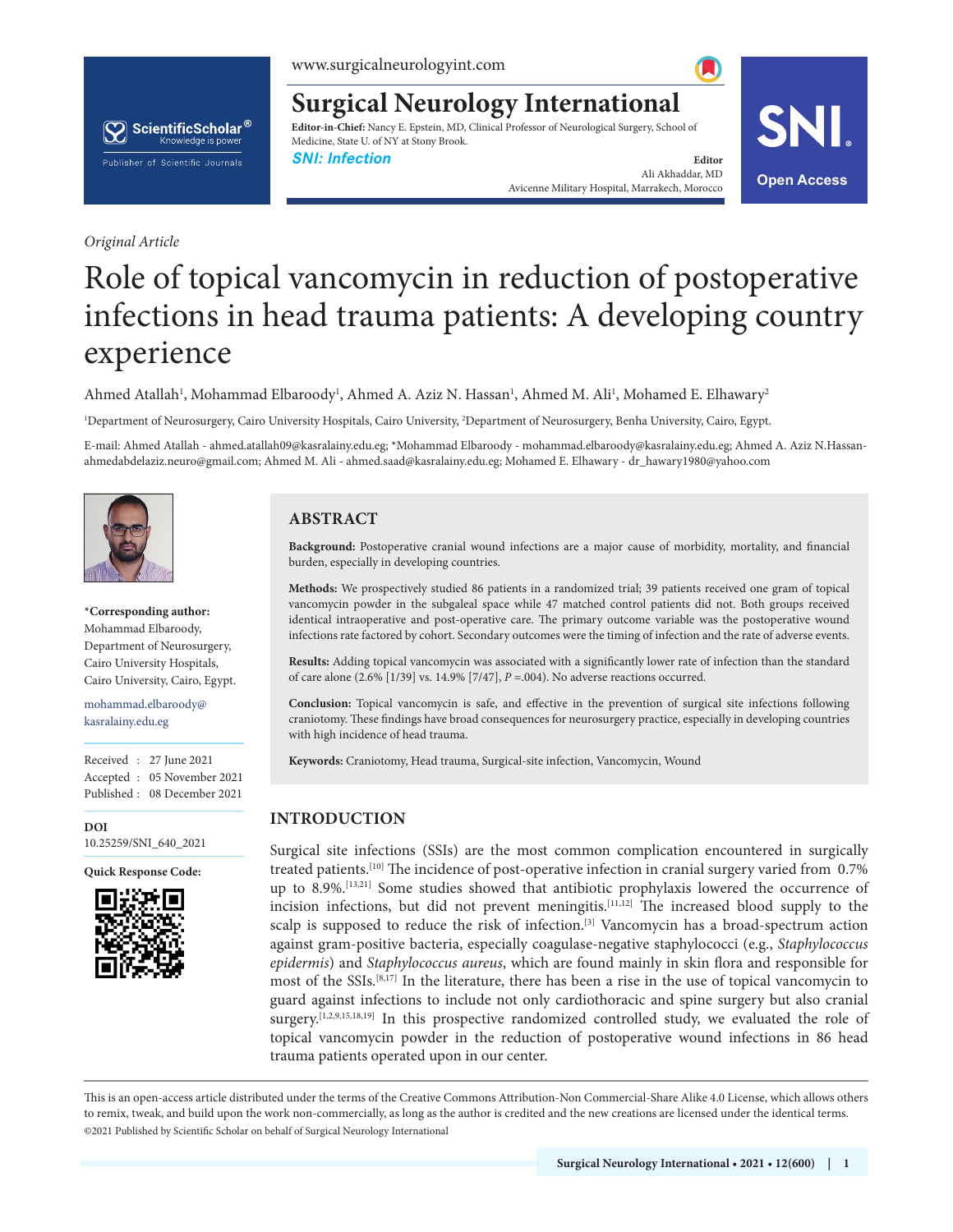# **MATERIALS AND METHODS**

#### **Study design**

We obtained an institutional review board approval for a single-center, prospective, randomized controlled study of patients undergoing cranial surgery after head trauma to determine whether topical vancomycin reduces the risk of postoperative wound infections or not.

#### **Study population**

The study was conducted in the department of neurosurgery, faculty of medicine, Cairo University, Egypt in the period from January 2020 to September 2020 on head trauma patients who needed cranial surgery, and met the inclusion criteria. All procedures performed were approved by Institutional Review Board (MS-193-2020), and informed consent was obtained from each of the patients or their families.

Inclusion criteria were as follows: Head trauma adult patients 13–65 years, Glasgow Coma Score (GCS) (9–15) on admission, and fit for surgery. Exclusion criteria were as follows: Age <13 and >65 years, elective cranial surgery cases, high-risk medical condition, GCS <9.

#### **Patient selection and study intervention**

This study included 86 patients of various age groups who were randomly assigned into two groups: Group A, 39 patients receiving 1 g of topical vancomycin powder in the subgaleal space (case group); and group B, 47 matched patients without application of topical vancomycin.

We gave intravenous cefazolin within 30 min of incision and continued for 48 h, we used betadine to clean the skin after shaving. Patients in the vancomycin cohort received 1 g of vancomycin powder sprinkled evenly in the subgaleal flap over the bone flap after the final wound irrigation before closure. Wounds were closed in layers and covered by dressings. We removed dressings on postoperative day 1, while sutures were removed in the 14<sup>th</sup> postoperative day.

In the follow-up clinic, we looked for local signs of infection e.g. pus, collection, fever, tenderness; patient with those signs were admitted, then swab from the wound taken for culture and sensitivity followed by empirical intravenous antibiotics. Patients either continue on conservative treatment or surgical debridement could be done according to clinical situation.

#### **Follow-up and study's outcomes**

Patients were then followed up for up to 120 days to assess the study's outcomes. The primary outcome variable SSI was defined as culture-positive wound infection within 120 d of surgery. The secondary outcomes were the timing of infection and the rate of adverse events.

#### **Sample size calculation**

The minimum sample size was calculated by using PASS software (PASS 11 citation: Hintze J (2011). PASS 11. NCSS, LLC. Kaysville, Utah, USA). Based on the previous report by Mallela and colleagues, the addition of topical vancomycin was associated with a significantly lower rate of SSI than the standard of care alone (0.49% [1/205] vs. 6% [9/150],  $P = 0.002$ .<sup>[15]</sup> Setting alpha error at 5% and power at 80%.

#### **Statistical methods**

Data were collected, tabulated, statistically analyzed with Statistical Package of Social Science version 20 and Epi Info 2000 programs. Descriptive statistics: in which quantitative data were presented in the form of the mean  $(\bar{x})$ , standard deviation, range, and qualitative data were presented in the form of numbers (No) and percentages (%). Analytical statistics: Student's *t*-test (t) was used for comparison between two groups having quantitative parameter variables one way, nova test (f) was used for multiple groups comparison with quantitative parameter variables; Chi-squared test  $(\chi^2)$ was used to study the association between two qualitative variables, Fisher's exact test for  $2 \times 2$  tables when expected cell count of more than 25% of cases was <5; Mann Whitney test (U) was used for comparison between two groups having quantitative non-parameter variables, Kruskal-Wallis test was used for comparison between groups of not normally distributed variables, and Pearson correlation (r) was used to measure the association between two quantitative variables.

#### **RESULTS**

A total of 112 patients of various age groups were involved in traumatic cranial neurosurgical procedures at the neurosurgery department in Cairo University Hospitals. Out of 112 patients, 26 patients were excluded due to either not meeting the inclusion criteria ( $n = 17$ ) or refused to sign the written informed consent ( $n = 9$ ). Thus, a total of 86 patients were included in the present analysis. According to the type of intervention to be used, patients were randomly allocated into 2 groups: Group A: 39 patients receiving 1 g of topical vancomycin powder in the subgaleal space (case group), and Group B: 47 matched patients without application of topical vancomycin. [Figure 1] summarizes the study flowchart.

There was no statistically significant difference between males and females in terms of percentages. The mean age was roughly equal with no significant difference between groups. Regarding patients' factors that could be linked to postoperative infection, there were no statistically significant differences between studied groups regarding the smoking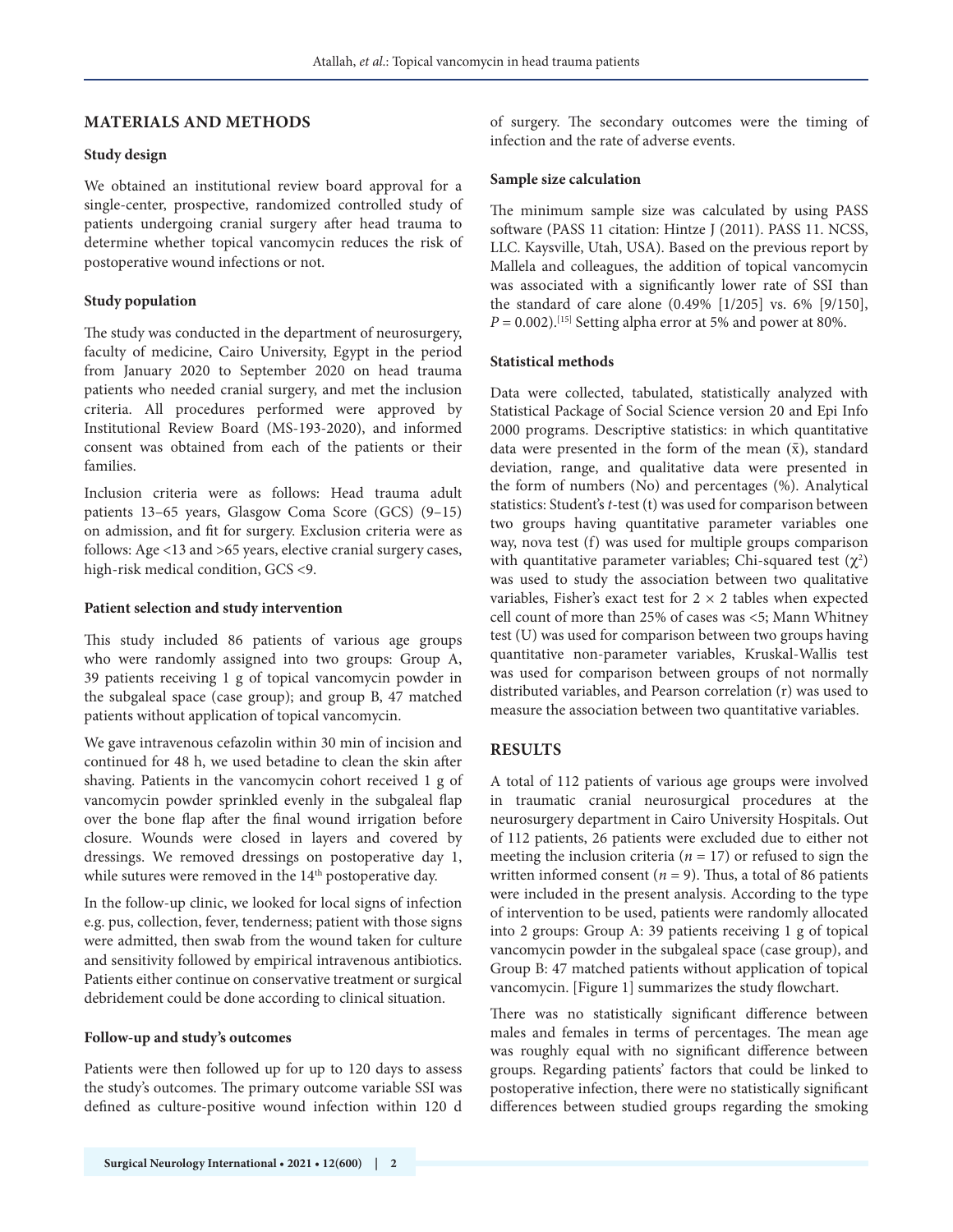

**Figure 1:** The study flow chart.

 $(P = 0.65)$ , hypertension  $(P = 0.9)$ , and diabetes  $(P = 0.65)$ . Regarding pathological cause, In the vancomycin group, compound depressed fractures were the most common pathology (58.9%); while in the control group, they were equal to unilateral to extradural hematoma (40.4%). [Table 1] summarizes the clinical data of patients in the vancomycin and control group.

The main outcome which is SSI was lower in the patients in the vancomycin group ( $P = 0.04$ ), however; There was no statistical difference between the studied groups regarding the interval till infection occurs, complications, and mortality. [Table 2] summarizes the clinical outcomes and complications in both groups.

# **DISCUSSION**

Topical vancomycin has proved itself as a valuable drug in the decrease of postoperative infection in cranial surgery in many studies.[1,9,15,19] Our prospective series consolidates this evidence, especially in head trauma patients even with compound fractures which have additional risk for infection. Risk factors for postoperative craniotomy infections include gender, age, emergency procedure, longer procedure duration, and postoperative CSF leakage.<sup>[5]</sup> In our series, there were no significant differences in any of these risk factors between our two groups.

The incidence of postoperative central nervous system infections varied in the literature from 0.8%,<sup>[16]</sup> and 1.8%<sup>[14]</sup> up to  $8.60\%$ , <sup>[4]</sup> and  $9.86\%$ . <sup>[6]</sup> The reported incidence of postoperative infection after use of topical vancomycin in randomized trials was  $0\%,$ <sup>[19]</sup>  $0.49\%,$ <sup>[15]</sup> 1.3%.<sup>[1]</sup> In our series, postoperative infection in the vancomycin group occurred in a single patient 2.6% while seven patients in the control group  $14.9\%$  ( $P = 0.04$ ).

Serum vancomycin levels stay normal therapeutic or subtherapeutic to undetectable after intrawound vancomycin therapy, although local wound concentrations exceed the least inhibitory concentration required to treat most covered bacteria.[7]

Abdullah *et al.*,<sup>[1]</sup> analyzed the time to infection in their study with a mean follow-up of more than 7 months, each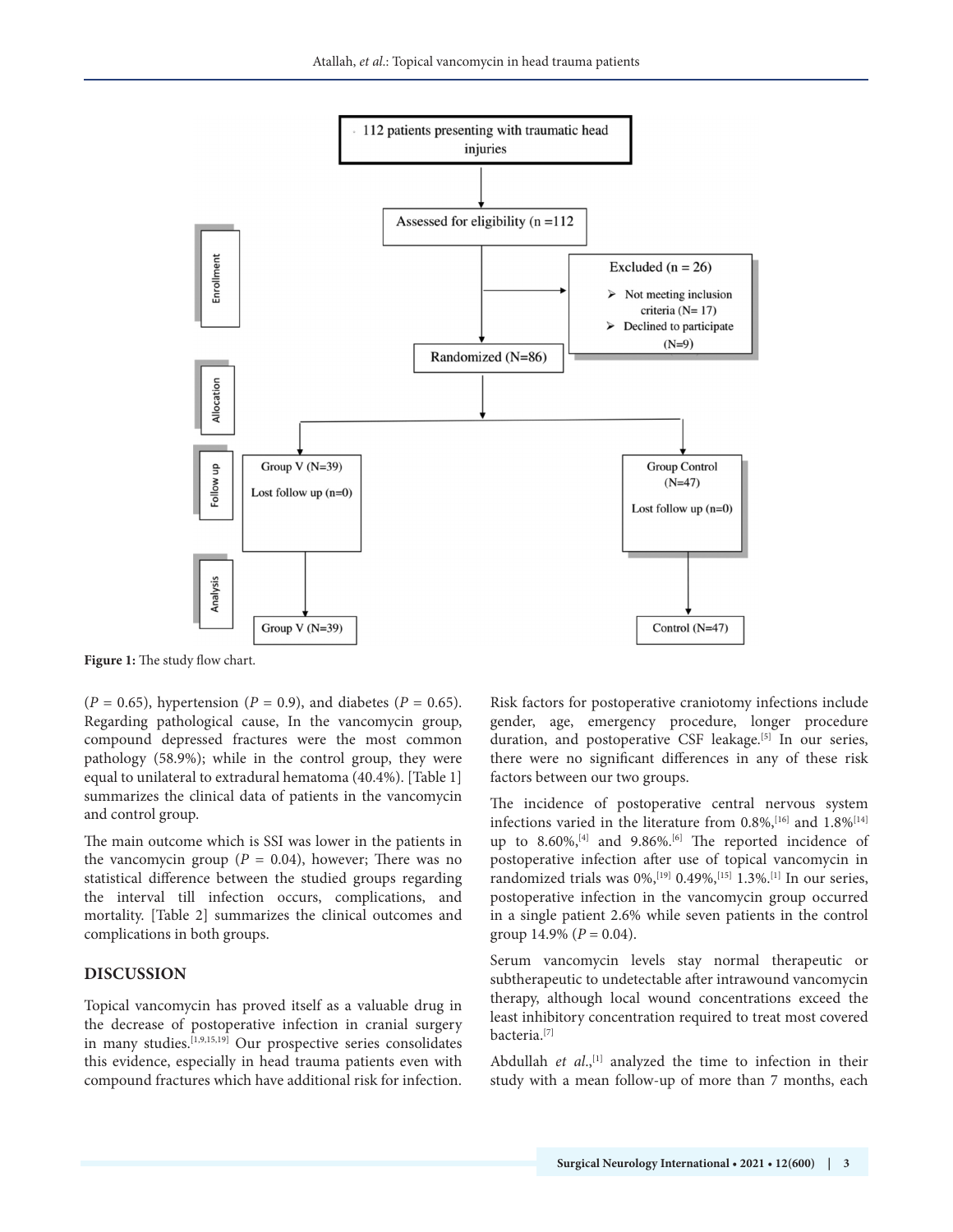| group.                        |                        |                     |         |
|-------------------------------|------------------------|---------------------|---------|
| <b>Variables</b>              | Vancomycin<br>$(n=39)$ | Control<br>$(n=47)$ | P-value |
| Age in years<br>$Mean \pm SD$ | $22.08 \pm 15.9$       | $21.87 \pm 16.7$    | 0.9     |
| Median                        | $18(4-87)$             | $19(1-37)$          |         |
| Gender, No (%)                |                        |                     |         |
| Male                          | 34 (87.2%)             | 39 (83%)            | 0.58    |
| Female                        | $5(12.8\%)$            | 8 (17%)             |         |
| Smoking, No (%)               |                        |                     |         |
| Yes                           | 21 (53.8%)             | 25 (53.2%)          | 0.56    |
| No                            | 18 (46.2%)             | 22 (46.8%)          |         |
| Hypertension, No (%)          |                        |                     |         |
| Yes                           | $4(10.3\%)$            | $6(12.8\%)$         | 0.9     |
| $\overline{N}$                | 35 (89.7%)             | 41 (87.2%)          |         |
| Diabetes, No (%)              |                        |                     |         |
| Yes                           | $1(2.6\%)$             | $2(4.3\%)$          | 0.65    |
| No                            | 38 (97.4%)             | 45 (95.7%)          |         |
| Diagnosis, No (%)             |                        |                     |         |
| Unilateral extradural         | $8(20.5\%)$            | 19 (40.4%)          | 0.001   |
| hematoma                      |                        |                     |         |
| Bilateral extradural          | $1(2.6\%)$             | $2(4.3\%)$          |         |
| hematoma                      |                        |                     |         |
| Traumatic intracerebral       | $2(5.1\%)$             | $2(4.3\%)$          |         |
| hematoma                      |                        |                     |         |
| Compound depressed            | 23 (58.9%)             | 19 (40.4%)          |         |
| fractures                     |                        |                     |         |
| Simple depressed              | $1(2.6\%)$             | $3(6.4\%)$          |         |
| fractures                     |                        |                     |         |
| Acute subdural                | $3(7.7\%)$             | $1(2.1\%)$          |         |
| hematoma                      |                        |                     |         |
| Penetrating brain injury      | $1(2.6\%)$             | $1(2.1\%)$          |         |
| SD: Standard deviation        |                        |                     |         |
|                               |                        |                     |         |

**Table 1:** Clinical data of patients in the vancomycin and control

**Table 2:** Clinical outcomes, and complications in both groups.

| <b>Variables</b>        | Vancomycin<br>$(n=39)$ | Control<br>$(n=47)$ | P-value |
|-------------------------|------------------------|---------------------|---------|
| SSI, No $(\%)$          |                        |                     |         |
| Yes                     | $1(2.6\%)$             | $7(14.9\%)$         | 0.04    |
| N <sub>0</sub>          | 38 (97.4%)             | $40(85.1\%)$        |         |
| Interval to SSI in days |                        |                     |         |
| Mean±SD                 | 15                     | $15.6 \pm 3.2$      | 0.76    |
| Median                  | 15                     | $14(12-20)$         |         |
| Pathogens, No (%)       |                        |                     |         |
| Acinetobacter           | $1(2.6\%)$             | $1(2.1\%)$          | 0.27    |
| <b>MRSA</b>             | 0                      | $3(6.4\%)$          |         |
| MRSA and Klebsiella     | 0                      | $1(2.1\%)$          |         |
| No growth (pus cells)   | 0                      | $2(4.2\%)$          |         |
| Mortality, No. (%)      |                        |                     |         |
| Yes                     | $1(2.6\%)$             | $5(10.6\%)$         | 0.143   |
| No                      | 38 (97.4%)             | 42 (89.4%)          |         |
|                         |                        |                     |         |

SSI: Surgical site infections, SD: Standard deviation,

MRSA: Methicillin-resistant *Staphylococcus aureus.* Data are presented as mean±SD, median (Range), or number (%)

infection in both groups occurred within 10–34 days of the study, which is consistent with a mean time to occurrence of infection in our series which was 15 days.

Given the broad-spectrum gram-positive coverage provided by vancomycin, there are additional concerns about selecting gram-negative, anaerobic, and vancomycin-resistant bacterial SSIs.[20] In the control group, 4 out 7 cases 57% who developed infection were due to Methicillin-resistant *S. aureus*; while in the vancomycin group, no gram-positive bacteria were cultivated with just a single case of *Acinetobacter cocci*.

In our series, a single patient treated with topical vancomycin experienced an infection postoperatively, whereas seven patients in the control group developed an infection  $(P = 0.04)$ , mortality occurred in a single patient in the vancomycin group, while occurred in five patients in the control group  $(P = 0.143)$ .

Thus, while our study represents some guarded initial evidence of the efficacy of topical vancomycin in head trauma patients, we hope it will generate more interest in topical vancomycin for all craniotomy patients, which will lead to larger and more definitive studies on its efficacy. As is the case in many other studies, the data were collected from a patient population at a single institution, and may not be representative of populations across Egypt, to overcome this constraint, future studies could collect data from multiple institutions and combine the results. Also, double-blinded randomized trials would strengthen the findings in this prospective study.

Postoperative cranial wound infections have a substantial cost in terms of both morbidity and patient hospitalization. Deep cranial wound infections can affect the bone flap, dura mater, and brain, requiring repeated operations and antibiotic treatment.[1] Aside from the immediate expense of therapy, the financial burden is compounded by lost earnings and productivity which have more effect in developing countries, hence the beneficial effect of our study.

#### **Study limitations**

There are many limitations in this study, although this study was a prospective randomized study, it was not double-blinded, however; the study cohorts were well balanced in terms of demographics, risk factors, and technical operations. We include all cranial surgeries across head trauma patients, but not all surgeries were performed by a single surgeon. The sample size was small in comparison to other cohorts, [1,15,18,19] however; our practice was in a large, university-based tertiary center.

# **CONCLUSION**

Topical vancomycin significantly reduces the risk of postoperative cranial wound infections in head trauma patients. The effect of vancomycin against gram-positive was